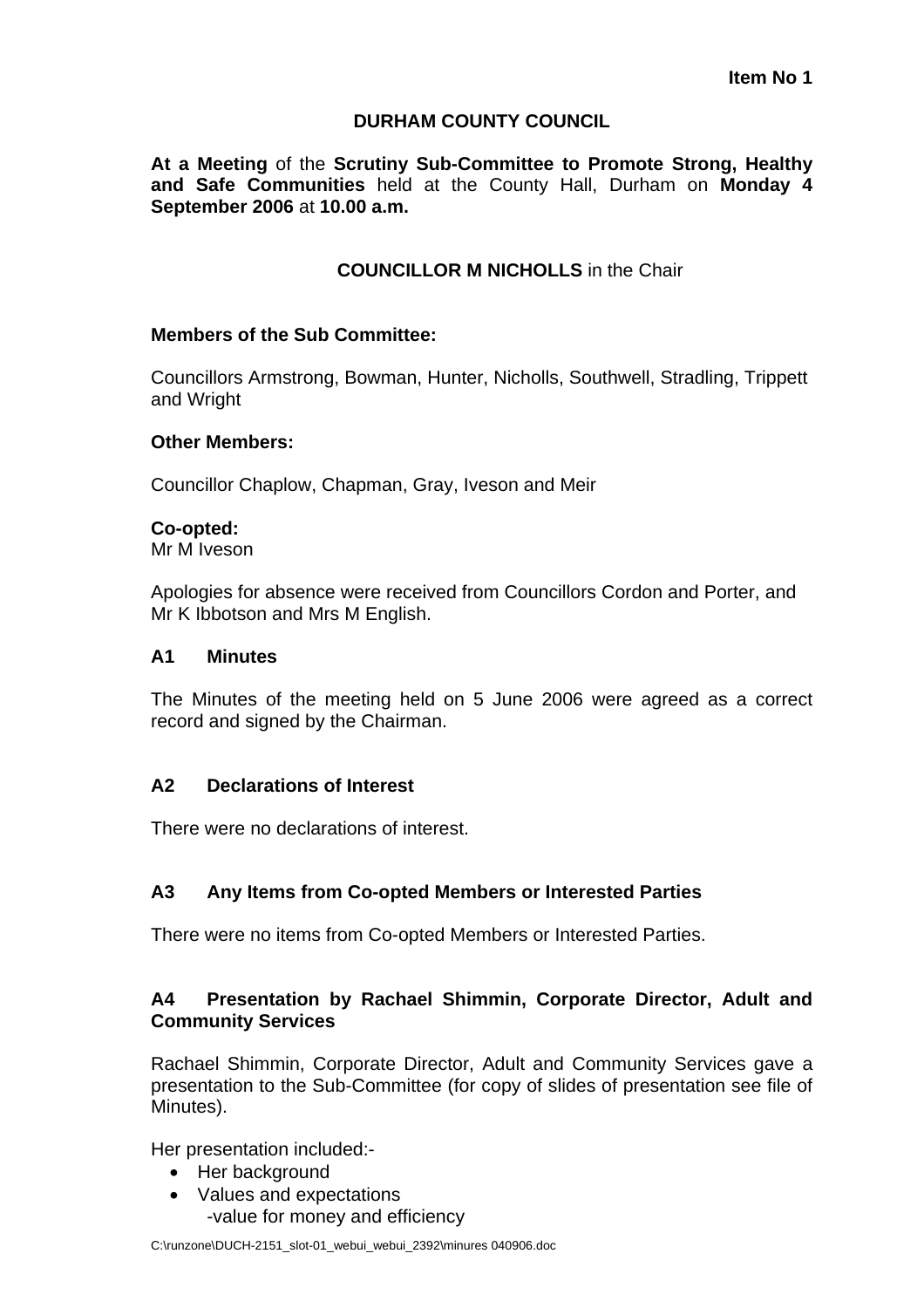-equitable access to services -commissioning engagement and involvement -respect and deference -minimal bureaucracy -link between operational and strategic

- Key challenges
	- over 45,000 people live in wards ranked amongst worst 10% in England for health
	- over 100,000 people live in wards ranked the worst 10% for income
	- teenage pregnancy
	- binge drinking/obesity
	- life expectancy
	- death rates from heart disease/stroke
	- caring responsibilities
	- increase of 'very elderly cohort'
	- decline in birth rate
- Statutory and non statutory duties
- Range of projects and developments
- Objectives 06/07
- Budget 07/08
	- Medium term plan document
	- Financial pressures
	- Saving targets
	- Areas for growth

Rachael explained that tackling poverty in the area was a real challenge for the authority. She anticipated that the merger of the PCTs would make it easier for officers of the authority to be able to plan more effectively the provision of services, as they would be working in partnership with only one PCT.

In response to a question from Councillor Southwell, Rachael clarified how consideration of the budget was to be undertaken and that at the present time the figures set out in her presentation were estimates. Issues of risk analysis and priority would be looked into during the budget considerations.

Members raised a number of issues in connection with gypsies and travellers people and asked for clarification about how this was to be dealt with by the Authority. Rachael advised that she was aware this was an emotive issue and that the authority would need to consider further how to deal with the issues. Councillor Stradling advised that scrutiny had undertaken a previous project about travellers and suggested that this might be helpful.

Councillor Wright referred to the situation where funds have been given to provide a home help service for the elderly in Easington at the detriment of other areas and despite this the situation in Easington still existed. She suggested therefore that this been taken on board when future proposals were looked at and that a risk assessment be undertaken.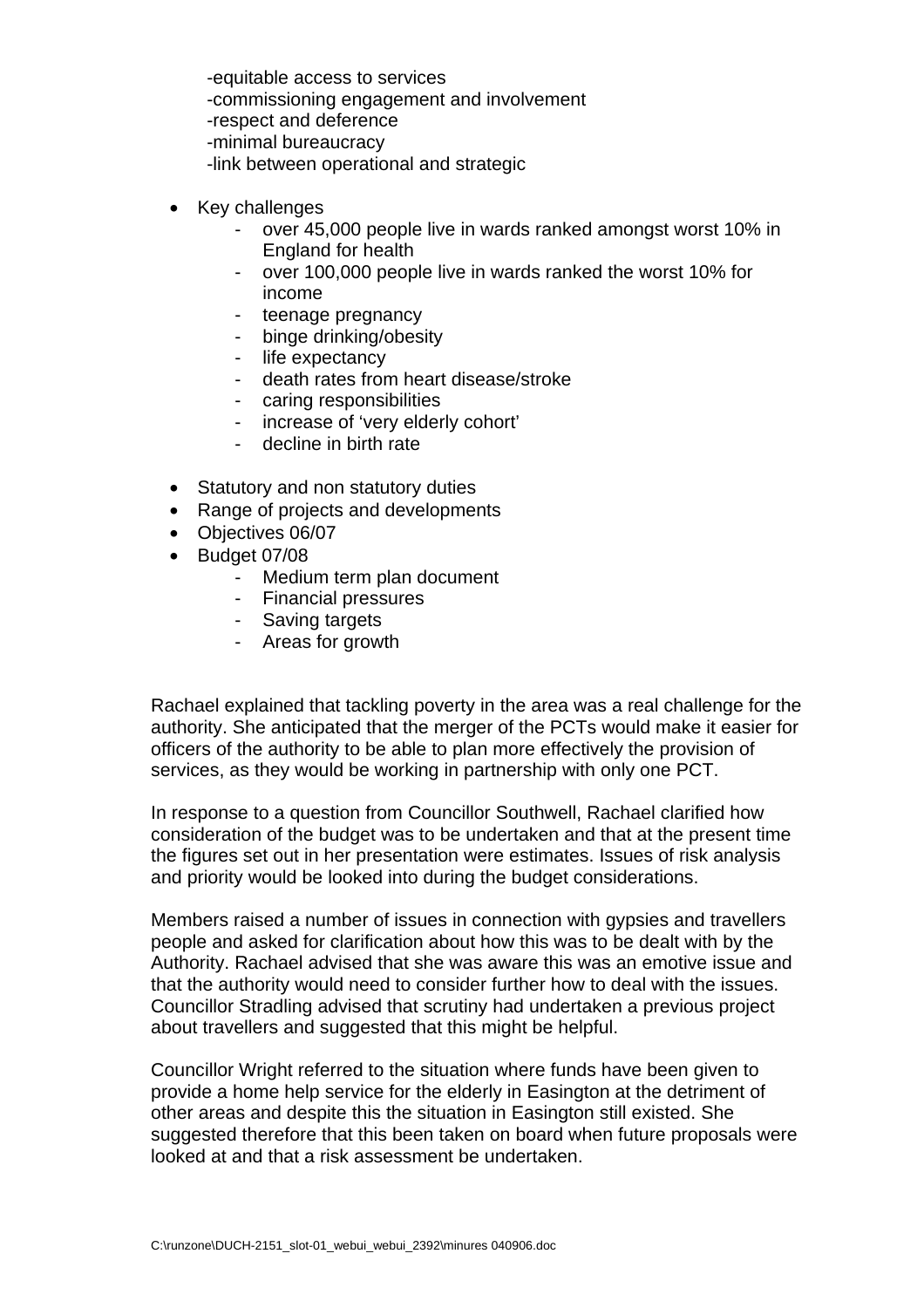# **A5 Aids and Adaptations- Presentation by John Thornberry, Head of Adult Services**

John Thornberry, Head of Adult Services, gave a presentation on the current position in relation to aids and adaptations (for copy see file of Minutes). He explained that situation in Easington and Sedgefield continued to be a problem, however statistics in October were expected to show that the situation is improving.

Councillor Stradling suggested that the best route for progress reports and opportunities to monitor pressures in the system would be at a locality level through the Member Area Panel process. The Committee felt that each MAP ought to invite the relevant District Councils to their respective meetings when they had an agenda item on this subject encouraging a partnership approach in responding to need.

# **Resolved:-**

That the Head of Overview and Scrutiny write to the Chair's of MAPs to ask if they would be willing to put on their respective MAP agenda an item on Aids and Adaptations that would give an update on the issues and progress in their respective MAPs.

# **A6 Performance Management**

# **(a) Report of Head of Corporate Policy**

The Sub Committee considered a report of the Head of Corporate Policy providing information on the first quarter performance 2006/07 and to seek views of the Sub-Committee to inform the review of the Council's medium term improvement priorities (for copy see file of Minutes).

# **Resolved**:-

- 1. That the update on performance be noted.
- 2. That consideration of the medium term improvements priorities be deferred to a future meeting.

# **(b) Report of Performance Monitoring Officer**

The Sub Committee considered a report of the Performance Monitoring Officer providing an update on performance for the first quarter of 2006/07 (for copy see file of Minutes).

Peter Appleton, the Head of Quality & Performance highlighted that a consultation document was published by the Department of Health entitled 'A new outcomes framework for Adult Assessment of Social Care 2006/07' and that the performance indicators could change.